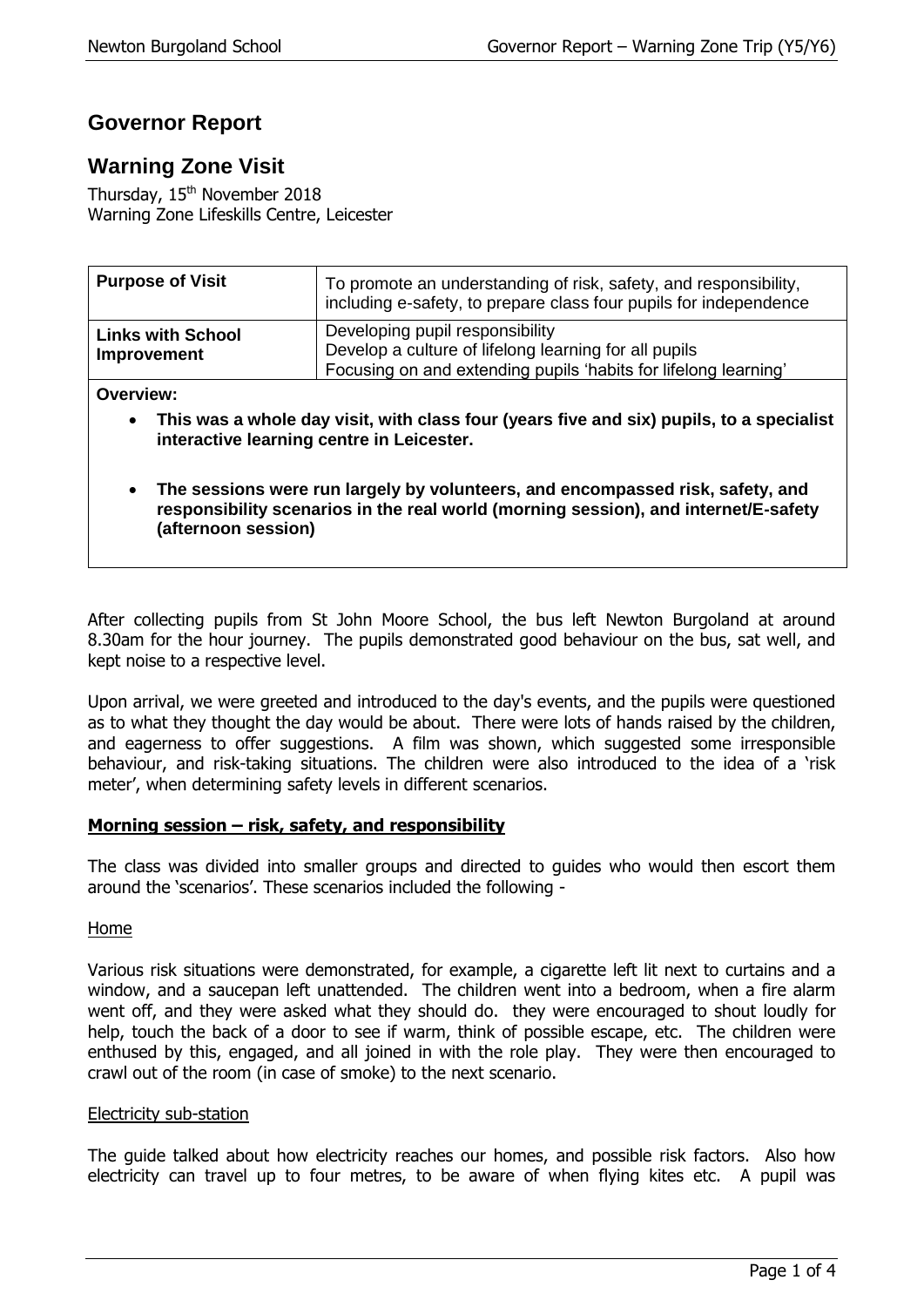encouraged to rescue a frisbee from inside the substation, at which point the other children tried to stop this action. They all received a surprise when the station flashed and buzzed, and the guide explained what they should do should a scenario like this happen to them.

### Building site

Risk area included drains, scaffolding, rolling pipes, and corrosive signs.

#### Beach

The group discussed the importance of learning to swim, and what the flags on beaches meant. The guide suggested what they should do if ever caught in a current, and to always be aware of warning boards. Other risks were inland waterways and quarries, and the children were asked to put their hands on two metal plates, the lower of which was colder than the top, to demonstrate how water gets very cold deeper down.

#### Playground

Risks include the chance of arson, and the guide explained to the group how to call 999. They engaged in a role play, following on from the film watched earlier, where peer pressure was used to persuade one of the pupils to set fire to a bin. The consequences of this were then discussed, and the pupils were again respective and forthcoming with their suggestions.

#### Making choices

A choice was given to the pupils, whereby if they were running late to get home, they could take a short cut down a dark alleyway, or go the 'correct' longer route along a lit road. They were reluctant to go down the alley, and when encouraged to do so felt uncomfortable, and understood the importance of 'learning that lesson' in a safe environment. Knife crime was also discussed at depth.

# **Afternoon session – e-safety**

After lunch, the pupils were given 'clickerpads' for voting when answering interactive questions designed to make them consider what is reality, and what can be fabricated. A CEOP video was shown about a girl setting herself up on social media, and at the outset, one of the pupils said that it sounded like 'grooming'. Three points were suggested when using social media:

-Using privacy settings (at the highest level) when using social media

-using the 'report abuse' button when needed

-making sure that anyone not known is blocked.

The children were then taken through to play various fairground style games, which had underlying messages regarding staying safe online. These were run by local students, who presented the information in an age appropriate way.These included -

'World Wide Wheel' - the children span a wheel, and opened whichever door this landed on. For example, behind one door was 'spam'. The guide discussed what was meant by this, including the importance of vigilance when watching 'live streams'.

'Throw some insults' - included cyberbullying, and what is meant by a digital footprint. Being aware that whatever is said online can be there forever, etc.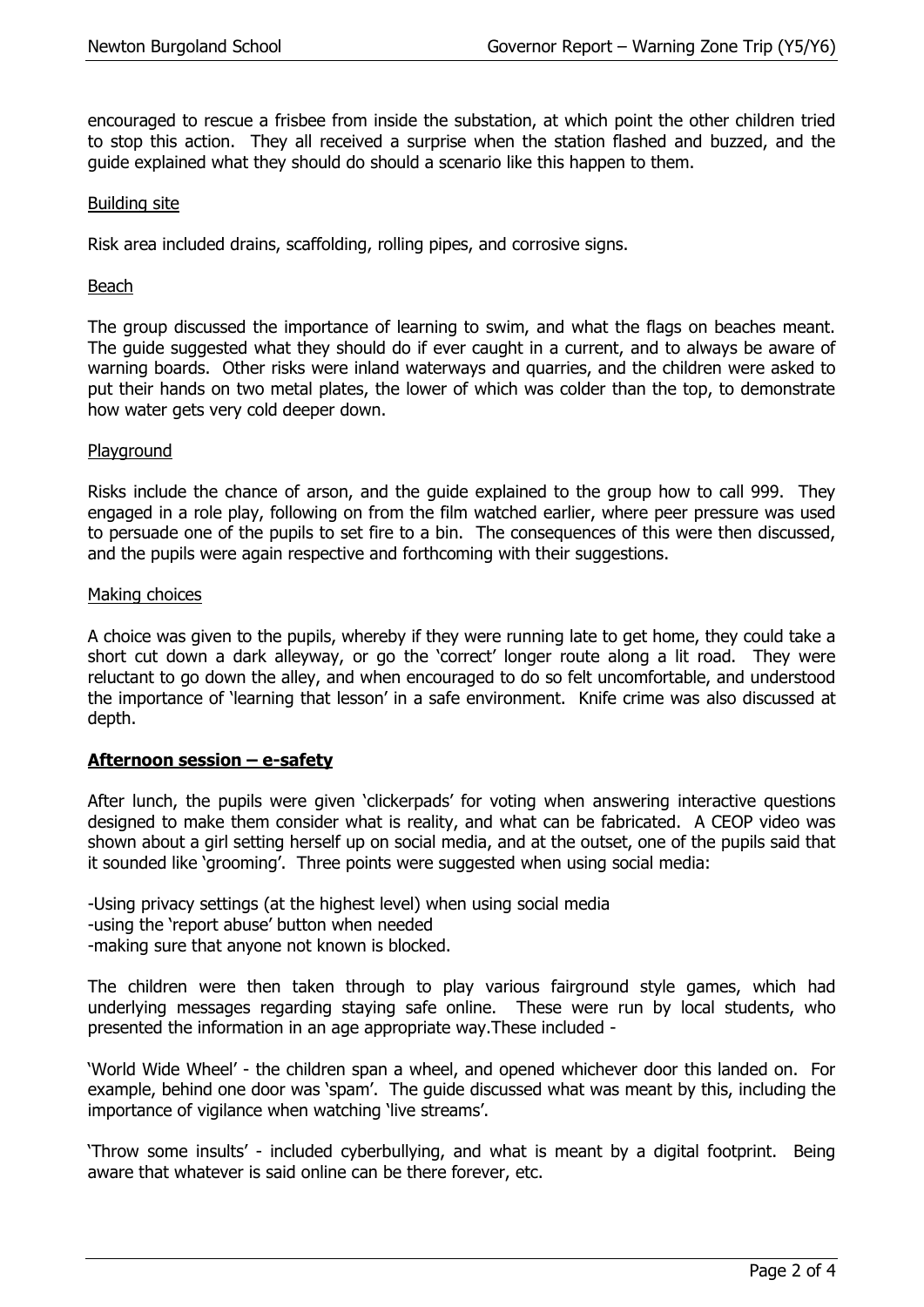Photographing – how photos can be edited (an example was used of the Queen wearing a football top), and again, a digital footprint can then remain forever.

Horrible Histories video – a humorous video, demonstrating the importance of not opening email attachments where the sender is not recognised, attachments, etc. Avoiding downloading unofficial software, and closing pop-ups. Also, even if privacy setting are set to high, remembering that someone else might not be, and so caution is needed when posting online. Also discussed inappropriate photographs, that could be screenshot by someone else and again remain and shared forever.

'Grooming guess who' - the children played the usual game, before playing against the guide. When they thought they knew who the guides character was, they were surprised when it turned out to be an older man, rather than the younger girl they were expecting. The guide explained that online, anyone can pretend to be anyone. She had also asked the children for general personal information whilst playing the game, and their responses had been given without them even really realising, and so they were surprised just how much she knew at the end of the game.

The afternoon session ended with an 'Who Wants to be a Millionaire' style game, again using clickerpads, to reiterate the childrens understanding of the issues discussed.

# What was learnt?

Discussions with the pupils suggested that they had greatly enjoyed all of the sessions, which were in the whole hands on and interactive. Comments made included 'I didn't know what a digital footprint was' and 'I didn't know you could get arrested when you are ten'. It seems that a lot of the details covered were know by the pupils in theory, but the day reiterated and reinforced the points, and the children suggested that the role play scenarios really helped with this. In particular, the group I shadowed saw the benefit of role playing the peer pressure scenario, seeing this as a big influence upon them in the future. In addition, the pupils discouraged each other from 'doing the wrong thing' during scenarios, rather than just standing by, and they felt that they would then take this into the 'real world'.

When asked what they enjoyed the most, most pupils I spoke to said that they enjoyed the car. It seems that the scenario that had the most impact upon those I spoke to was the dark alleyway, and it was clear that this was a choice they would not make in the future.

The class teacher, Mr Kedwards, also said that the school are hoping to have a 'report abuse' button accessible within the school's own website.

The pupils were enthusiastic about the day, both before, during, and then afterwards, talking about what they had learned. behaviour throughout was respectful and engaged, with confidence being demonstrated through answering questions, raising hands, and making suggestions.

Tracey Spencer

Parent Governor